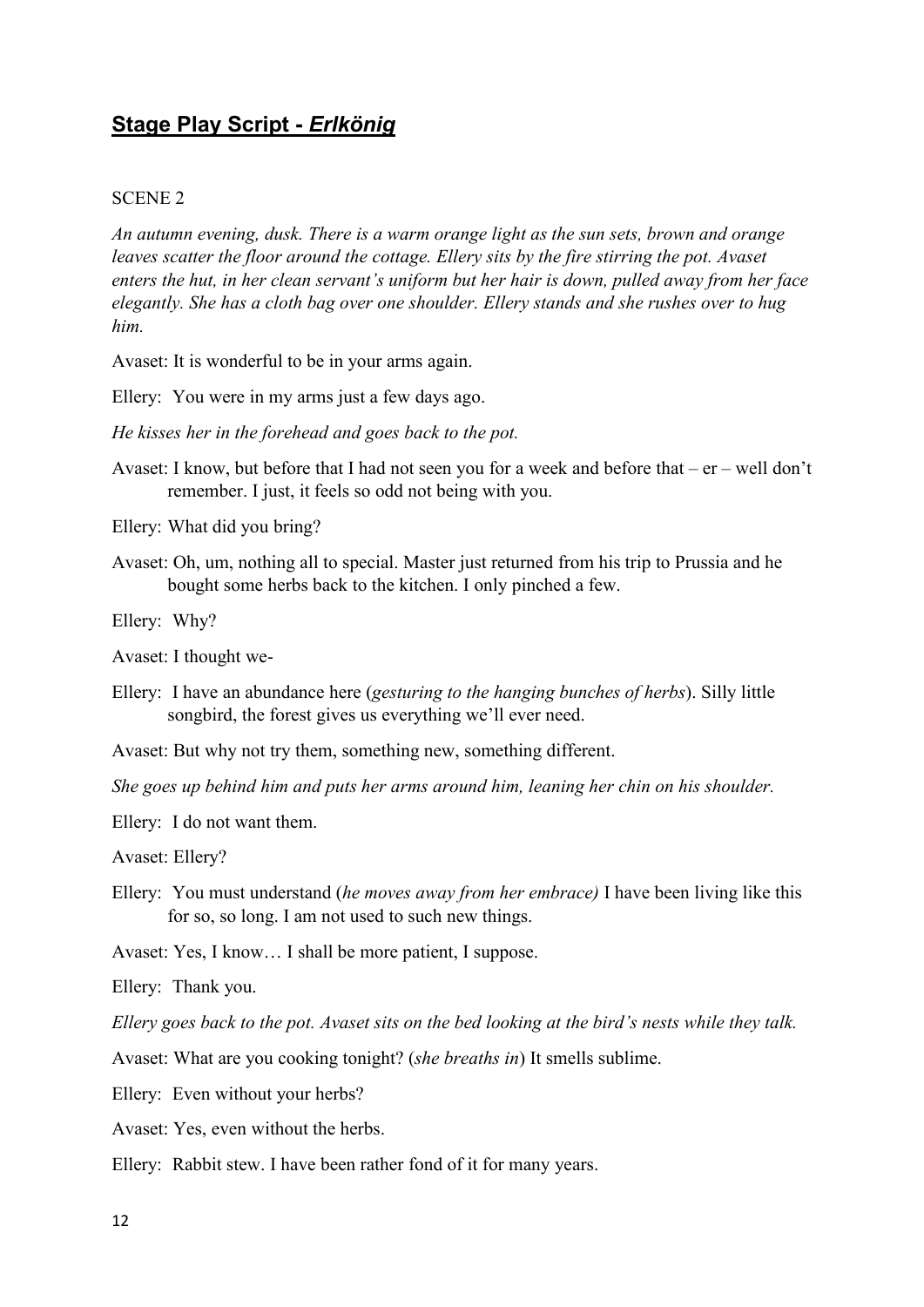Avaset: Have you now?... That's a little strange don't you think?

Ellery: The stew?

Avaset: Well not quite. That you killed the rabbit, the forest's rabbit… (*playfully*) Was it not a loyal subject of your kingdom?

*Ellery laughs partly out of humour but also out of frustration.*

Ellery: It is more that if I set a trap, my loyal subject can choose to sacrifice himself so that I may eat. You see now?

Avaset: Hm, I suppose so.

Ellery gets up and goes over to the bed. He leans over he and lifts up her chin to face him.

Ellery: Do you now?

Avaset: Hmm, perhaps.

*Ellery pushes her down onto the bed where they kiss passionately. He bites her neck as he starts to take of her clothes. However her gaze is still fixated on the bird's nests.*

Ellery?

*Ellery does not stop biting and trying to undress her.*

Ellery.

*She nudges him.*

Ellery: Yes? What is it?

Avaset: How did you get those bird's nests?

*Ellery begins to kiss her neck again.*

Ellery: What?

*She shrugs him off.* 

Avaset: The bird's nests. How did you get them?

Ellery: I found them.

Avaset: Did you go climbing up a tree?

Ellery: Of course not, I found them on the ground. Shaken from the branches by fierce winds.

Avavset: I see.

Ellery: But not to worry, dear Avaset. The mumma bird and herchicks had long since flown away.

Avaset: I am sure they did.

*The fire begins to dim, Ellery notices and sits up, he sighs and kisses her on the forehead grabbing at her waist.*